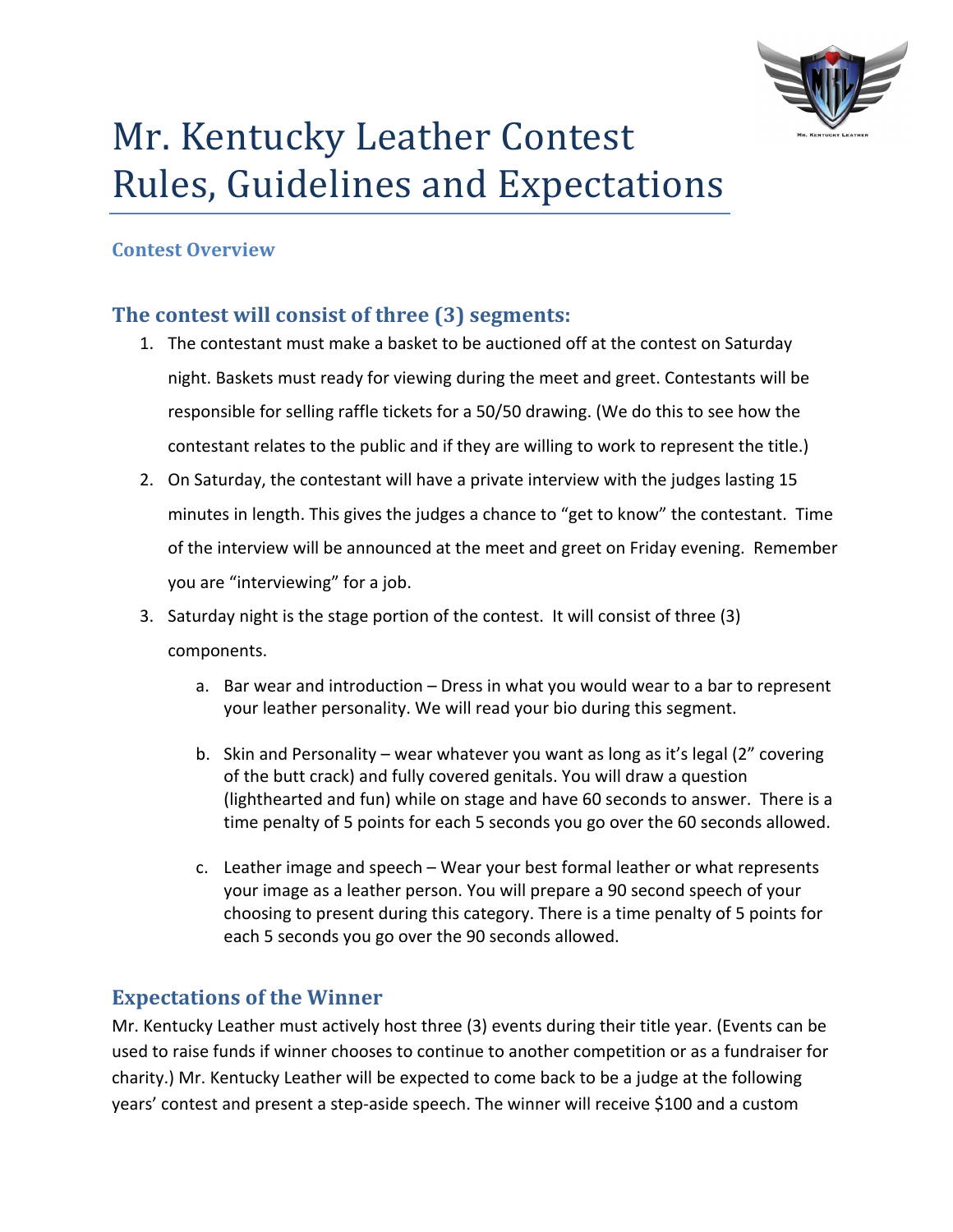made back patch and a medallion. If the winner so chooses, he will be able to move forward to compete at a regional competition (Mr. Tristate Leather in Cincinnati or Mr. Midwest Leather in St. Louis) or compete at International Mister Leather in Chicago. The Mr. Kentucky Leather Contest producer(s) will help with travel fund fundraisers, helping to gain sponsorship, etc. for the titleholder.

Mr. Kentucky Leather Contest titleholder (present and past) should make every effort to contact the Producer(s) if a request to present the title is made of them. The producer(s) have all jurisdiction over the title and decisions are final.

The Mr. Kentucky Leather Contest titleholder may not compete for any other title outside the leather community during his title year (i.e. unlimited contest circuit, bear contest circuit, etc).

By signing, you agree to the terms and conditions of the contest.

Name (Print) \_\_\_\_\_\_\_\_\_\_\_\_\_\_\_\_\_\_\_\_\_\_\_\_\_\_\_\_\_\_\_\_\_\_\_\_\_\_\_\_\_\_\_\_\_\_\_\_\_\_\_\_\_\_\_\_\_

Name (Sign) \_\_\_\_\_\_\_\_\_\_\_\_\_\_\_\_\_\_\_\_\_\_\_\_\_\_\_\_\_\_\_\_\_\_\_\_\_\_\_\_\_\_\_\_\_\_\_\_\_\_\_\_\_\_\_\_\_\_

| Date |  |
|------|--|
|      |  |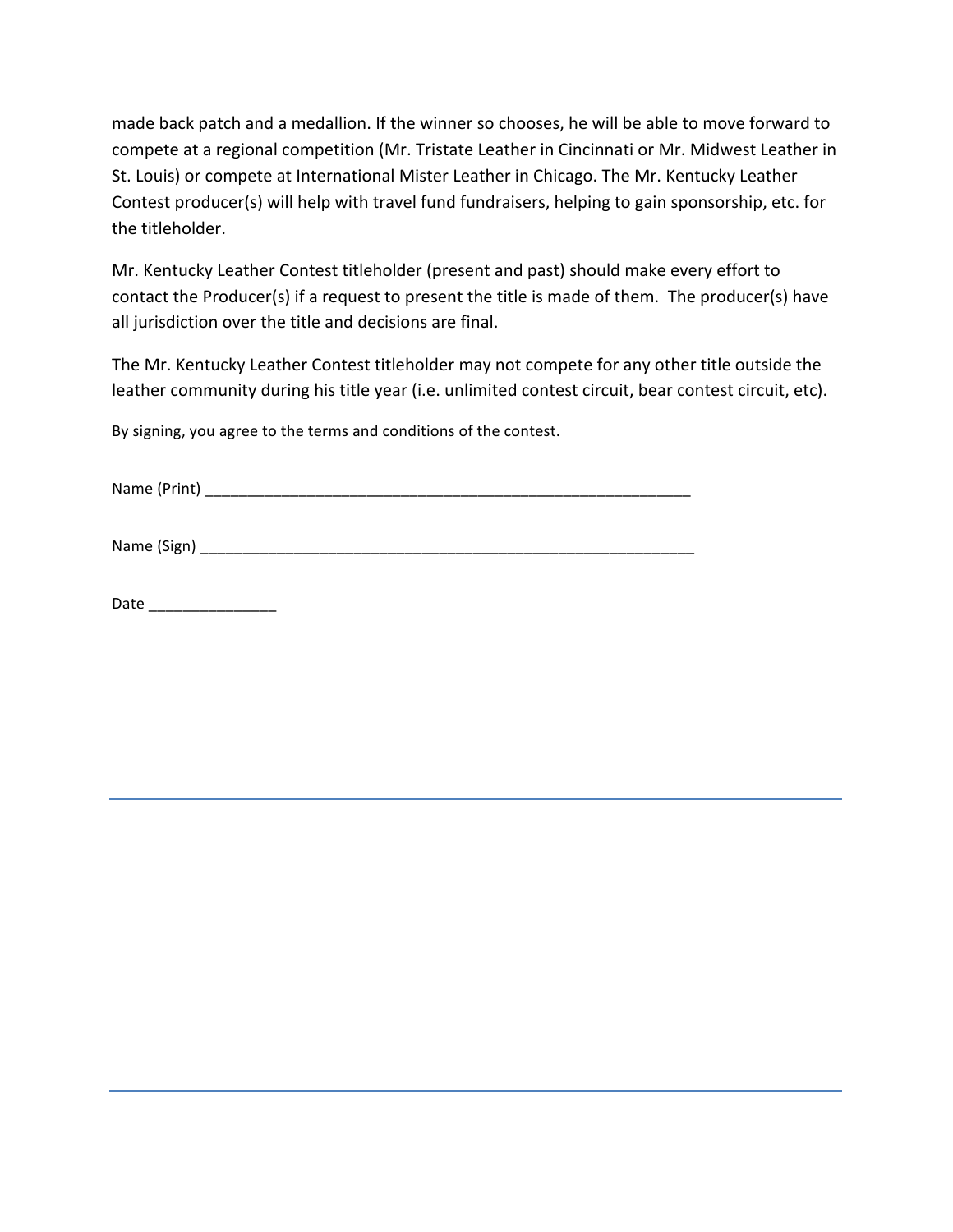

# Mr. Kentucky Leather

### **Contestant Application**

| <u> 1999 - Johann Harry Harry Harry Harry Harry Harry Harry Harry Harry Harry Harry Harry Harry Harry Harry Harry</u> |  |  |  |
|-----------------------------------------------------------------------------------------------------------------------|--|--|--|
|                                                                                                                       |  |  |  |
|                                                                                                                       |  |  |  |
|                                                                                                                       |  |  |  |
|                                                                                                                       |  |  |  |
|                                                                                                                       |  |  |  |
|                                                                                                                       |  |  |  |
|                                                                                                                       |  |  |  |
|                                                                                                                       |  |  |  |
|                                                                                                                       |  |  |  |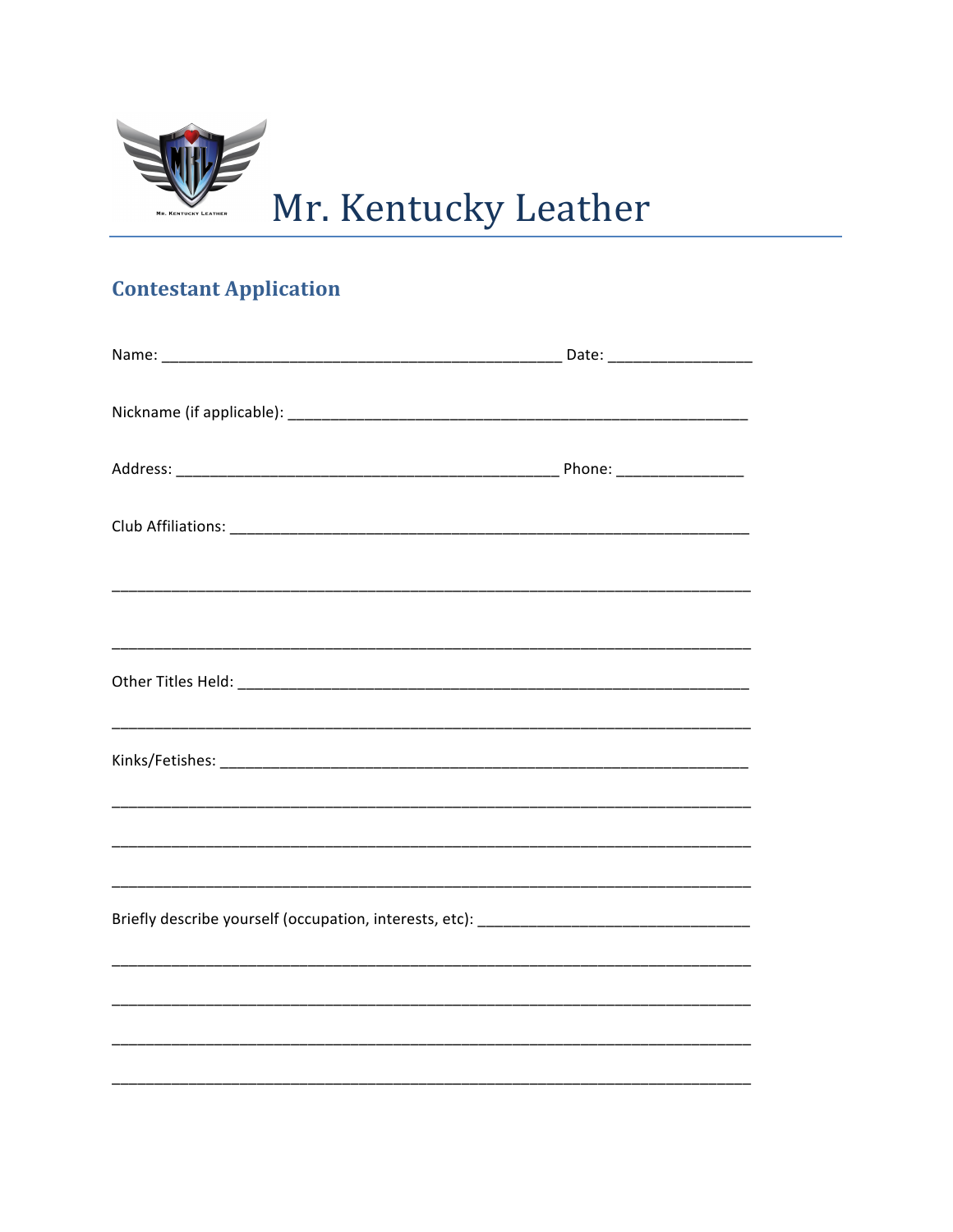Explain the community service you have participated in within the past 2 years: \_\_\_\_\_\_\_\_\_\_\_

Explain your association with the Leather/Fetish/BDSM Community: \_\_\_\_\_\_\_\_\_\_\_\_\_\_\_\_